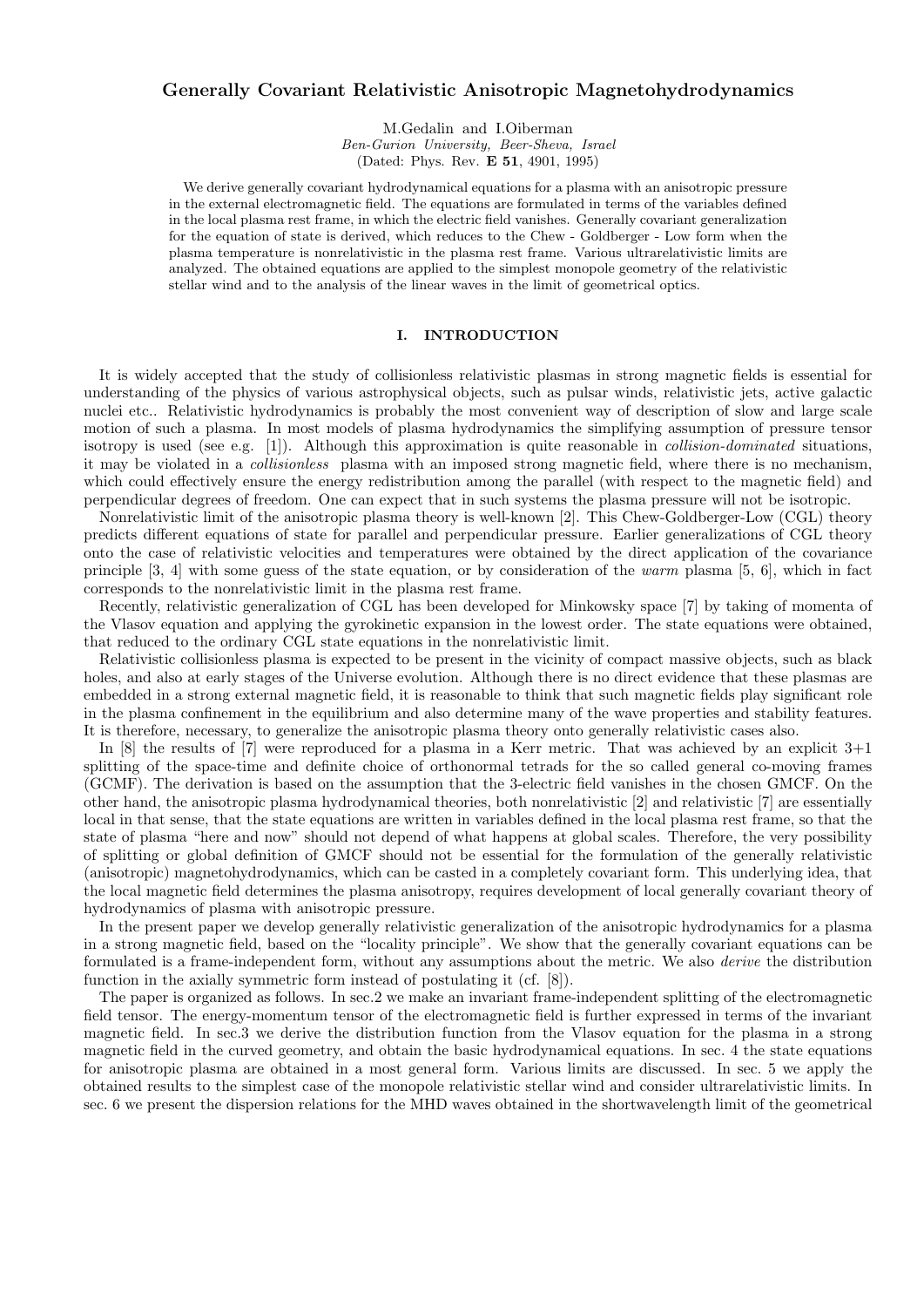optics.

#### II. INVARIANT ELECTROMAGNETIC FIELD SPLITTING

We assume that the description of the plasma can be reduced to one-fluid magnetohydrodynamics (problems that arise in these reduction procedure from multifluid description to the one-fluid one are described in [9]). In this case the plasma motion is described by the set of MHD and Maxwell equations:

$$
J^{\mu};_{\mu} = 0,\tag{1}
$$

$$
T^{\mu\nu}_{;\nu} = j_{\nu}F^{\mu\nu},\tag{2}
$$

$$
F^{\mu\nu}_{;\nu} = 4\pi j^{\mu},\tag{3}
$$

$$
F_{\mu\nu;\sigma} + F_{\nu\sigma;\mu} + F_{\sigma\mu;\nu} = 0. \tag{4}
$$

where  $J^{\mu}$  is the mass flow density,  $j^{\mu}$  is the current density,  $F_{\mu\nu}$  is the electromagnetic tensor,  $T^{\mu\nu}$  is the plasma energy-momentum tensor, and semicolon denotes usual covariant derivative. In what follows we adopt positive metric signature, i.e.  $(+, -, -, -)$ . We also use the natural units in which  $c = G = 1$ .

The electromagnetic field tensor  $F^{\mu\nu}$  can be decomposed in a usual way [10]. Namely, let  $U^{\mu}(x^{\mu})$  be a 4-velocity field,  $U^{\mu}U_{\mu} = 1$ . Then  $E_{\mu} = F_{\mu\nu}U^{\nu}$  and  $B_{\mu} = (1/2)\varepsilon_{\mu\nu\alpha\beta}F^{\nu\alpha}U^{\beta}$  are the electric and magnetic field respectively in the frame moving with the 4-velocity  $U^{\mu}$ . Here  $\varepsilon_{\mu\nu\alpha\beta}$  is the completely antisymmetric 4-tensor,  $\varepsilon_{0123} = \sqrt{|g|}$ , where  $|g| = \det ||g||.$ 

Both  $E_{\mu}$  and  $B_{\mu}$  are spacelike:  $E^{\mu}E_{\mu} = -E^2 < 0$ ,  $B^{\mu}B_{\mu} = -B^2 < 0$ , and orthogonal to  $U^{\mu}$ :  $U^{\mu}E_{\mu} = U^{\mu}B_{\mu} = 0$ . The electromagnetic tensor can be expressed in terms of  $E_{\mu}$  and  $B_{\mu}$  as follows:

$$
F_{\mu\nu} = (E^{\mu}U^{\nu} - E^{\nu}U^{\mu}) + \frac{1}{2}\varepsilon^{\mu\nu\beta\gamma}(U_{\beta}B_{\gamma} - U_{\gamma}B_{\beta}),\tag{5}
$$

The electromagnetic invariants take the following form:

$$
\frac{1}{2}F^{\mu\nu}F_{\mu\nu} = B_{\mu}B^{\mu} - E_{\mu}E^{\mu} = E^2 - B^2,
$$
\n(6)

$$
\frac{1}{4}\varepsilon^{\mu\nu\alpha\beta}F_{\mu\nu}F_{\alpha\beta} = E_{\mu}B^{\mu},\tag{7}
$$

Bearing in mind magnetohydrodynamical applications we shall consider magnetically dominated case  $B^2 > E^2$  when there is no electric field along the magnetic field  $E_{\mu}B^{\mu} = 0$ . The last condition means  $\mathbf{EB} = 0$  in the three-dimensional form.

In this case one can find a frame where  $E_{\mu} \equiv 0$ . Without loss of generality we may assume that the chosen  $U^{\mu}$ corresponds to the frame, where electric field is absent. Introducing the unity vector in the direction of the magnetic field  $n_{\mu} = B_{\mu}/B$ ,  $n_{\mu}n^{\mu} = -1$ ,  $n_{\mu}U^{\mu} = 0$ , one can write the electromagnetic tensor in the following form

$$
F^{\mu\nu} = \frac{1}{2} \varepsilon^{\mu\nu\beta\gamma} (U_{\beta} B_{\gamma} - U_{\gamma} B_{\beta}) = \frac{1}{2} \varepsilon^{\mu\nu\beta\gamma} B (U_{\beta} n_{\gamma} - U_{\gamma} n_{\beta}),
$$
\n(8)

In any other frame which is determined by the 4-velocity  $\tilde{U}^{\mu}$  the corresponding electric and magnetic fields are

$$
\tilde{E}_{\mu} = F_{\mu\nu}\tilde{U}^{\nu} = (\varepsilon_{\mu\nu\beta\gamma}U^{\gamma}\tilde{U}^{\nu})B^{\beta},\tag{9}
$$

$$
\tilde{B}_{\mu} = \frac{1}{2} \varepsilon_{\mu\nu\alpha\beta} F^{\nu\alpha} \tilde{U}^{\beta} = (\tilde{U}^{\beta} U_{\beta}) B_{\mu} - (\tilde{U}^{\beta} B_{\beta}) U_{\mu}, \tag{10}
$$

Eqs. (9) and (10) are the field transformation rules represented in the invariant form for the special case of the electromagnetic tensor in the form (8).

Substituting the electromagnetic tensor in the form  $(8)$  into  $(2)$  we obtain the equation of motion in the form (see also [7, 10])

$$
T^{\mu\nu}_{;\nu} = (T^{\mu\nu}_f + T^{\mu\nu}_{el})_{;\nu} = 0,\tag{11}
$$

where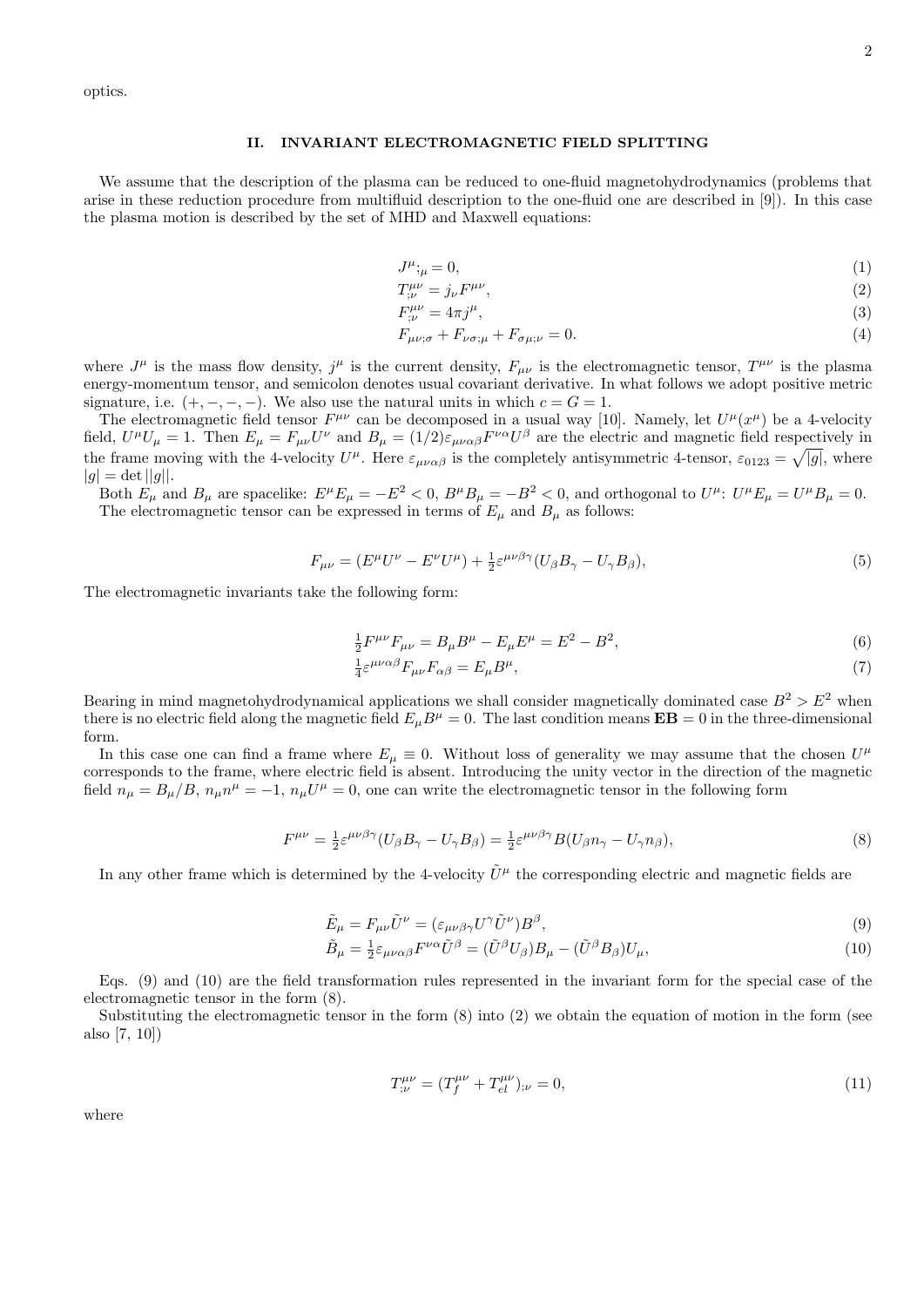$$
T_{el}^{\mu\nu} = \frac{B^2}{8\pi} (2U^{\mu}U^{\nu} - g^{\mu\nu} - 2n^{\mu}n^{\nu}), \tag{12}
$$

is the electromagnetic energy-momentum tensor,  $T_f^{\mu\nu}$  is the fluid energy-momentum tensor, and  $T^{\mu\nu}$  is now the total energy-momentum tensor. Spatial part of the electromagnetic energy-momentum tensor reduces to the usual MHD magnetic stress tensor in the nonrelativistic limit  $U^{\mu} \to (1,0,0,0), g_{\mu\nu} \to (1,-1,-1,-1)$ .

The Maxwell equation (4) takes the following form

$$
(U^{\mu}B^{\nu} - U^{\nu}B^{\mu})_{;\nu} = B(U^{\mu}n^{\nu} - U^{\nu}n^{\mu})_{;\nu} + (U^{\mu}n^{\nu} - U^{\nu}n^{\mu})B_{;\nu} = 0,
$$
\n(13)

We shall use also the relations

$$
n_{\mu}n^{\mu}_{;\nu} = U_{\mu}U^{\mu}_{;\nu} = 0, \quad U_{\mu}n^{\mu}_{;\nu} = -n_{\mu}U^{\mu}_{;\nu}, \tag{14}
$$

which follow from the conditions  $U_{\mu}U^{\mu} = 1$ ,  $n_{\mu}n^{\mu} = -1$ , and  $U_{\mu}n^{\mu} = 0$ .

### III. GENERALLY COVARIANT HYDRODYNAMICS

We assume that the plasma is collisionless. In this case the distribution function  $f$  (for each plasma species) satisfies the relativistic Vlasov equation which we write in the following form:

$$
u^{\mu}\frac{\partial f}{\partial x^{\mu}} + \left(\frac{e}{m}F^{\mu\nu}u_{\nu} - \Gamma^{\mu}_{\nu\lambda}u^{\nu}u^{\lambda}\right)\frac{\partial f}{\partial u^{\mu}} = 0,
$$
\n(15)

where  $u_{\mu}$  is the particle 4-velocity,  $u_{\mu}u^{\mu} = 1$ ,  $\Gamma^{\mu}_{\nu\lambda}$  is the Christoffel symbol and

$$
f = 2f_0 \delta(u^{\mu} u_{\mu} - 1)\theta(u^0). \tag{16}
$$

Here the Dirac δ-function makes the distribution function f nonzero only on the mass shell  $u^{\mu}u_{\mu} = 1$ , while  $\theta$ -function picks up future directed velocity.

The corresponding hydrodynamical series is obtained by multiplying (15) by  $u^{\mu}$ ,  $u^{\mu}u^{\nu}$ ,  $u^{\mu}u^{\nu}u^{\alpha}$ , ..., with subsequent integration over the invariant volume  $\sqrt{|g|}d^4u$  in the 4-velocity space [11]. The equations for the first three momenta read (cf. [7])

$$
J^{\mu}_{;\mu} = 0,\tag{17}
$$

$$
T^{\mu\nu}_{;\nu} = \frac{e}{m} J_{\nu} F^{\mu\nu},\tag{18}
$$

$$
S^{\alpha\beta\mu}_{;\mu} = \frac{e}{m} g_{\mu\nu} (F^{\alpha\nu} T^{\beta\mu} + F^{\beta\nu} T^{\alpha\mu})
$$
\n(19)

The procedure of reduction of these multifluid equations to the one-fluid set and the conditions when it is possible are described in [9]. Here we simply assume that this reduction is already done. In this case the Eq. (18) transforms into Eq. (2) while two others remain unchanged. The only difference is that now  $J^{\mu}$ ,  $T^{\mu\nu}$ ,  $S^{\alpha\beta\mu}$  are the total fluid mass flow density, energy-momentum tensor, and heat flux 4-tensor, respectively.

These momenta themselves are defined as distribution averages

$$
J^{\mu} = m \langle u^{\mu} \rangle, \quad T^{\mu \nu} = m \langle u^{\mu} u^{\nu} \rangle, \quad S^{\alpha \beta \mu} = m \langle u^{\alpha} u^{\beta} u^{\mu} \rangle,
$$
\n(20)

with the following averaging prescription

$$
\langle X(u^{\mu})\rangle = \int \sqrt{|g|} \, d^4 u f X. \tag{21}
$$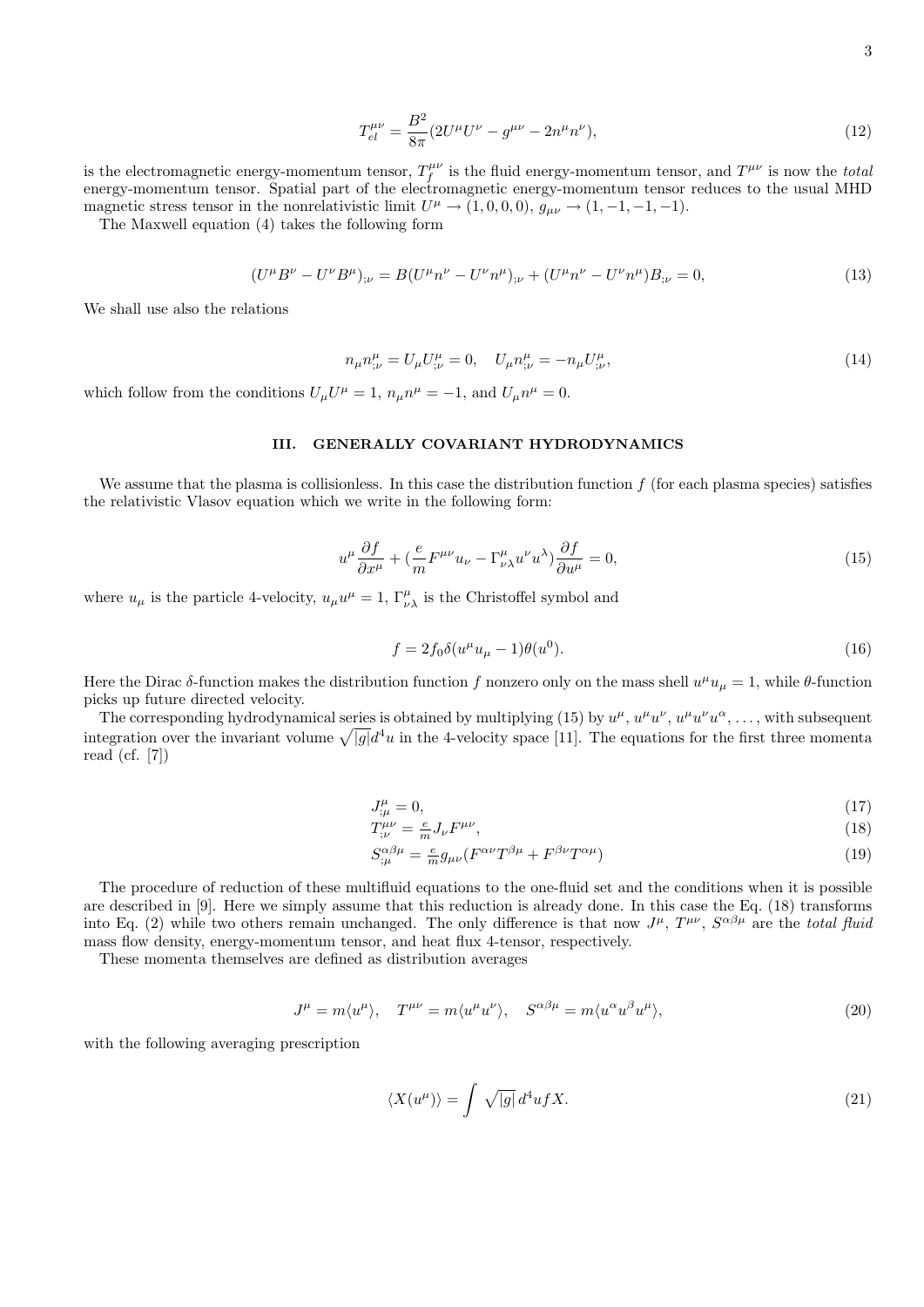This averaging requires knowledge of the distribution function  $f$ . We shall specify the distribution function in the MHD approximation, in which the inhomogeneity scale is assumed to be much larger than the particle gyroradius, while the time variation scale is assumed to be much larger than the gyroperiod. For the relativistic particles this approximation can be written qualitatively as follows:

$$
\Omega L \gg u, \qquad \Omega \tau \gg 1 \qquad \Gamma/\Omega \ll 1,\tag{22}
$$

where  $\Omega = qB/m$  (we work in natural units  $c \equiv 1$ ) is the charged particle gyrofrequency, L and  $\tau$  are typical spatial and temporal scales of the plasma motion,  $u \approx 1$  is the typical particle velocity, and Γ is the typical value of the Christoffel symbol.

The last condition imposes constraints on the gravitational field strength. It can be violated in strong gravitational fields, e.g. near the horizon  $r \sim r_g$  in Schwarzshild metrics, where  $\Gamma \propto r_g/r(r-r_g)$ . More exact general condition can not be obtained and in each specific case the validity of the approximation should verified separately.

In the MHD approximation the Vlasov equation (15) takes the following form:

$$
\varepsilon^{\mu\nu\alpha\beta}(n_{\alpha}U_{\beta} - U_{\alpha}n_{\beta})u_{\nu}\frac{\partial f}{\partial u^{\mu}} = 0,
$$
\n(23)

and the solution is  $f_0 = f_0(u_t, u_{\parallel}, u_{\perp})$ , where the following *invariant* decomposition is used:

$$
u^{\mu} = u_t U^{\mu} + u_{\parallel} n^{\mu} + u^{\mu}_{\perp}, \quad u^{\mu}_{\perp} U_{\mu} = u^{\mu}_{\perp} n_{\mu} = 0, \quad u^{\mu}_{\perp} u_{\perp \mu} = -u^2_{\perp}, \tag{24}
$$

$$
u_{\perp}^{\mu} = u_{\perp} (e_1^{\mu} \cos \phi + e_2^{\mu} \sin \phi), \quad e_1^{\mu} e_{1\mu} = e_2^{\mu} e_{2\mu} = -1, \quad e_1^{\mu} e_{2\mu} = 0.
$$
 (25)

Of course, since  $u^{\mu}u_{\mu} = u_t^2 - u_{\parallel}^2 - u_{\perp}^2 = 1$ ,  $u_t$  is not an independent variable.

The invariant volume in the velocity space now can be written as

$$
\varepsilon_{\alpha\beta\gamma\delta} du_0^{\alpha} du_1^{\beta} du_2^{\gamma} du_3^{\delta} = \varepsilon_{\alpha\beta\gamma\delta} U^{\alpha} n^{\beta} e_1^{\gamma} e_2^{\delta} du_t du_{\parallel} u_{\perp} du_{\perp} d\phi = du_t du_{\parallel} u_{\perp} du_{\perp} d\phi,
$$
\n(26)

and

$$
2\sqrt{|g|}d^4u\delta(u^{\mu}u_{\mu}-1)\theta(u^0)\to u_t^{-1}u_{\perp}du_{\parallel}du_{\perp}d\phi\theta(u_t).
$$
\n(27)

Now the mass flow density can be written as

$$
J^{\mu} = m(U^{\mu} \langle u_t \rangle + n^{\mu} \langle u_{\parallel} \rangle), \tag{28}
$$

and is not parallel to the 4-velocity  $U^{\mu}$  unless  $\langle u_{\parallel} \rangle = 0$ .

The fluid velocity  $\bar{U}^{\mu} = J^{\mu}/\sqrt{J^{\mu}J_{\mu}}$  now is

$$
\bar{U}^{\mu} = (U^{\mu} \langle u_t \rangle + n^{\mu} \langle u_{\parallel} \rangle) / \sqrt{\langle u_t \rangle^2 - \langle u_{\parallel} \rangle^2},\tag{29}
$$

The transformation rules (9), (10) immediately give the fields in the fluid rest frame  $\bar{E}_{\mu} = 0$  and:

$$
\bar{B}_{\mu} = B(\langle u_t \rangle n_{\mu} + \langle u_{\parallel} \rangle U_{\mu}) / \sqrt{\langle u_t \rangle^2 - \langle u_{\parallel} \rangle^2},\tag{30}
$$

Since  $\bar{E}_{\mu} = 0$  we may assume (without loss of generality) that  $\langle u_{\parallel} \rangle = 0$  and  $\bar{U}^{\mu} = U^{\mu}$ . More specifically, we assume that  $f = (1/2\pi) f_0(u_{\parallel}^2, u_{\perp}^2)$ .

Then all the cross correlated terms  $\propto \langle u_{\parallel} u_t \rangle$ ,  $\propto \langle u_{\parallel} u_{\perp} \rangle$ ,  $\propto \langle u^{\mu} u_t \rangle$ , and  $\propto \langle u^{\mu} u_{\parallel} \rangle$  vanish. Let us define a projection operator

$$
P_{\mu\nu} = g_{\mu\nu} - U_{\mu}U_{\nu} + n_{\mu}n_{\nu},\tag{31}
$$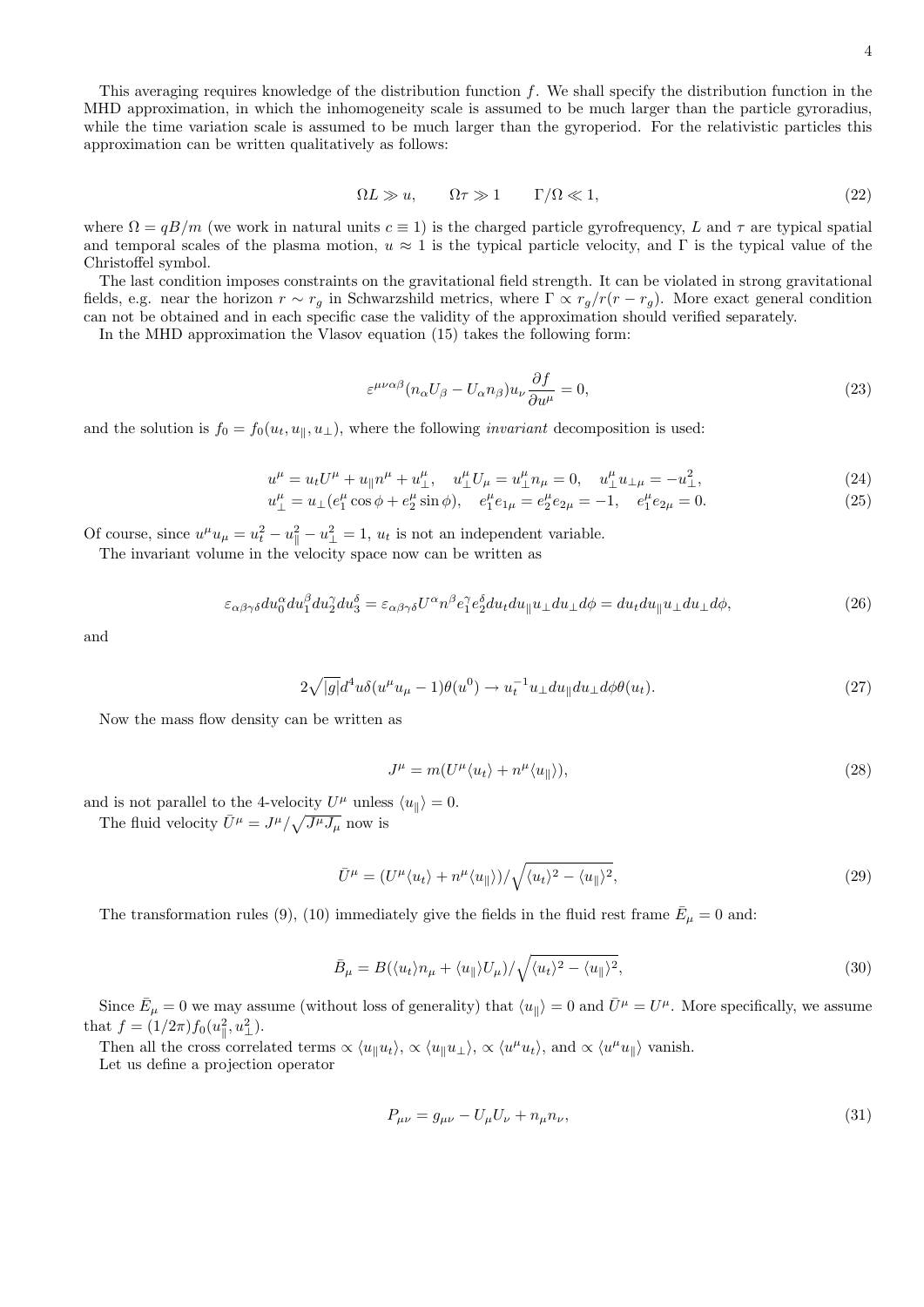with the features

$$
P_{\mu\nu}P^{\nu}_{\sigma} = P_{\mu\sigma}, \quad P_{\mu\nu}U^{\nu} = P_{\mu\nu}n^{\nu}, \tag{32}
$$

Since  $u_\mu u_\nu U^\nu = u_\mu u_\nu n^\nu = 0$ , the symmetry properties require that  $\langle u_\mu u_\nu \rangle = \propto P_{\mu\nu}$ , and the fluid energy-momentum tensor takes the following form:

$$
T^{\mu\nu} = m \langle u^{\mu} u^{\nu} \rangle = (\epsilon + p_{\perp}) U^{\mu} U^{\nu} - p_{\perp} g^{\mu\nu} + (p_{\parallel} - p_{\perp}) n^{\mu} n^{\nu}, \tag{33}
$$

where

$$
p_{\perp} = m_{2}^{1} \langle u_{\perp}^{2} \rangle, \quad p_{\parallel} = m \langle u_{\parallel}^{2} \rangle, \quad \epsilon = m \langle u_{t}^{2} \rangle, \quad \rho = m \langle u_{t} \rangle,
$$
\n(34)

and the averaging takes the form

$$
\langle X \rangle = \int du_{\parallel} u_{\perp} du_{\perp} u_t^{-1} X f_0(u_{\parallel}^2, u_{\perp}^2), \qquad (35)
$$

Similarly, for the heat flux tensor one has

$$
S^{\mu\nu\alpha} = (\rho + q_{\parallel} + q_{\perp}) U^{\mu} U^{\nu} U^{\alpha} + q_{\parallel} S y m (U^{\mu} n^{\nu} n^{\alpha}) - q_{\perp} S y m (U^{\mu} P^{\nu\alpha}), \tag{36}
$$

where

$$
q_{\perp} = \frac{m}{2} \langle u_t u_{\perp}^2 \rangle, \quad q_{\parallel} = m \langle u_t u_{\parallel}^2 \rangle,
$$
\n(37)

and Sym denotes symmetrization over indices as follows:

$$
Sym(A^{\mu}B^{\nu}C^{\beta}) = A^{\mu}B^{\nu}C^{\beta} + B^{\mu}C^{\nu}A^{\beta} + C^{\mu}A^{\nu}B^{\beta}.
$$
\n(38)

Substituting the obtained expression for the energy-momentum tensor into (11) one has eventually

$$
T^{\mu\nu}_{;\nu} = [(\epsilon + p_{\perp} + \frac{B^2}{4\pi})U^{\mu}U^{\nu} - (p_{\perp} + \frac{B^2}{8\pi})g^{\mu\nu} + (p_{\parallel} - p_{\perp} - \frac{B^2}{4\pi})n^{\mu}n^{\nu}]_{;\nu} = 0,
$$
\n(39)

where  $T^{\mu\nu}$  is the *total* energy-momentum tensor for plasma and magnetic field.

One can see that the derived equation can be obtained from its analog in special relativity [7] by direct substitution of the ordinary derivative to covariant derivative, when the proper ensemble averaging procedure (21), (35) is applied.

# IV. STATE EQUATION

The obtained set of equations (1), (13), and (39) requires a closure in the form of a state equation. In the simplest isotropic nonrelativistic case this state equation is found in the form  $p = p(\rho)$  from the energy conservation equation. In our case the corresponding equation is obtained by taking a projection of the energy-momentum balance equation (39) onto the flow velocity direction  $U^{\mu}$ . Let  $D = U^{\mu} \partial_{\mu}$  be the usual convective derivative. Then the continuity equation (1) gives

$$
U^{\mu}_{;\mu} = -D \ln \rho, \tag{40}
$$

Another useful relation is obtained by projecting (13) onto  $n<sub>\mu</sub>$  direction and using (40):

$$
n^{\nu}n_{\mu}U^{\mu}_{;\nu} = D\ln(\rho/B),\tag{41}
$$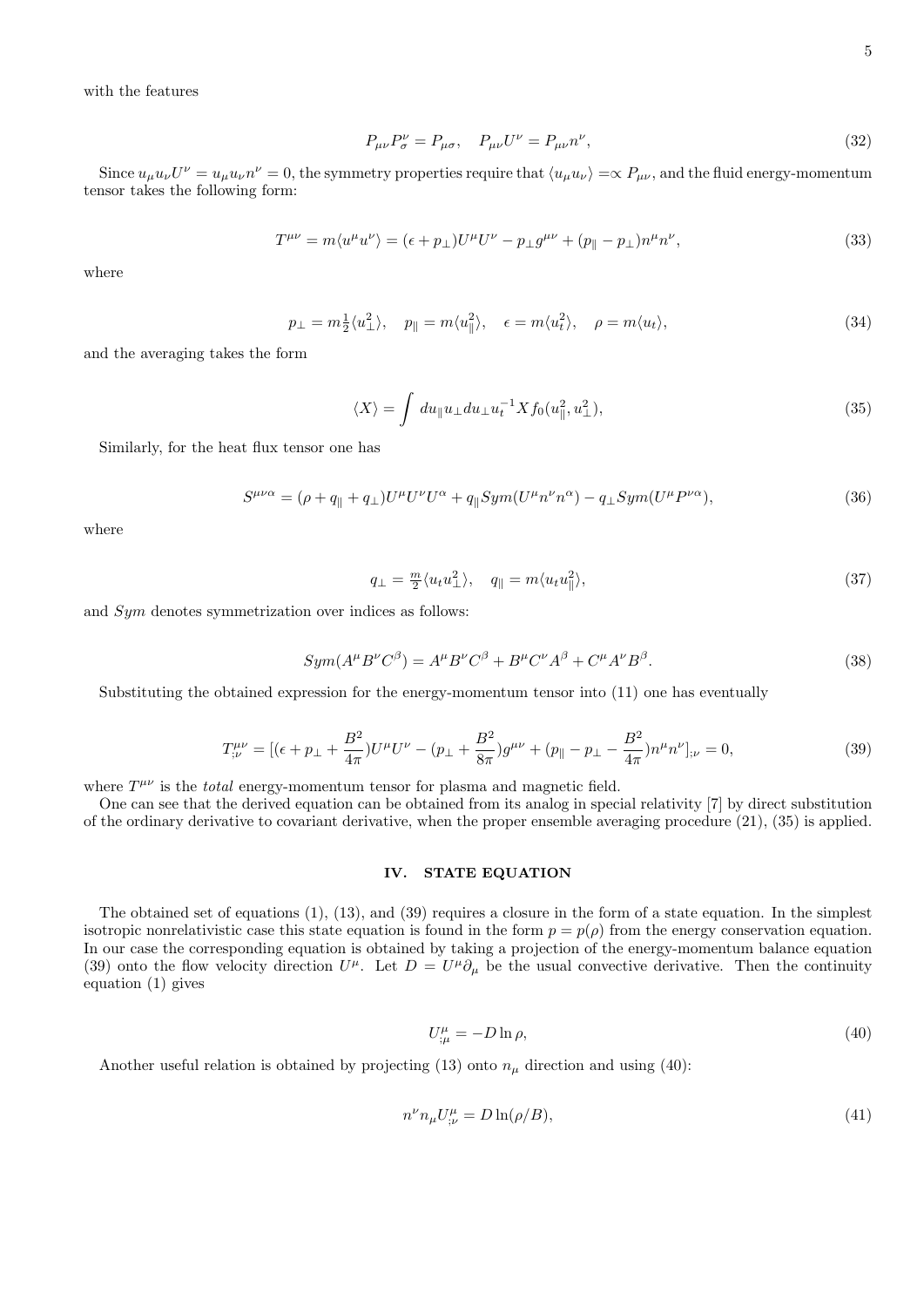Projecting (39) onto  $U_{\mu}$  and using (14), (40), and (41) after very easy algebra one arrives at the following state equation

$$
D\left(\frac{\epsilon}{\rho}\right) = \frac{p_{\parallel}}{\rho^2} D\rho + \frac{p_{\perp} - p_{\parallel}}{\rho B} DB,\tag{42}
$$

where internal energy density  $\epsilon = \rho e(\rho, B)$ , and pressure is related to the internal energy as follows:

$$
p_{\parallel} = \rho^2 \frac{\partial e}{\partial \rho}, \qquad p_{\perp} = p_{\parallel} + \rho B \frac{\partial e}{\partial B}.
$$
\n(43)

The state equation can be written in an another useful form as follows

$$
\frac{p_{\parallel}}{\rho} = \frac{d(\epsilon/\rho)}{d \ln(\rho/B)},\tag{44}
$$

$$
\frac{p_{\perp}}{\rho} = \frac{d(\epsilon/\rho)}{d \ln B},\tag{45}
$$

In agreement with the "locality" and covariance principles the generally covariant state equation has the same form as its analog in special relativity [7].

One can easily see that in the isotropic case  $p_{\parallel} = p_{\perp} = p$  the internal energy becomes a function of  $\rho$  solely and the state equation  $p = p(\rho)$  is recovered.

The state equation (42) determines actually a class of state equations which are compatible with the relativistic hydrodynamical equations for the anisotropic plasma. It is a generalization of the relativistic isotropic state equation onto the generally relativistic anisotropic case in the same sense as the nonrelativistic Chew-Goldberger-Low [2] state equations

$$
p_{\perp}/\rho B = const, \quad p_{\parallel}B^2/\rho^3 = const,
$$
\n<sup>(46)</sup>

generalize the isotropic state equation  $p = p(n)$  onto the *nonrelativistic* anisotropic case. It is worthwhile to note that the CGL form of state equations  $(46)$  is recovered as a special case of  $(42)$  when

$$
\epsilon = \rho(1 + k_1 \frac{\rho^2}{B^2} + k_2 B),\tag{47}
$$

where the coefficients  $k_1$  and  $k_2$  are constants.

Multiplying Eq. (19) by  $n_{\alpha}n_{\beta}$ , after some simple algebra one obtains (cf. [7], in [8] this relation is lost)

$$
D\frac{q_{\parallel}B^2}{\rho^3} = 0, \quad \Rightarrow \quad \frac{q_{\parallel}B^2}{\rho^3} = const,
$$
\n(48)

Multiplying Eq. (19) by  $U_{\alpha}U_{\beta}$  and taking into account (48) one has

$$
\frac{q_{\perp}^2 q_{\parallel}}{\rho^5} = const, \quad \Rightarrow \quad \frac{q_{\perp}}{\rho B} = const.
$$
\n(49)

Eqs. (48) and (49) look exactly as the CGL state equations (46) with the only substitution  $p \rightarrow q$ . However, they cannot be considered as a generalization of the state equation because of the substantial difference between p and q. Indeed, let us consider an isotropic case  $p_{\parallel} = p_{\perp} = p$ . In this case also  $q_{\parallel} = q_{\perp} = q$ . Eq. (48) implies  $q \propto \rho^3/B^2$ , while  $(43)$  shows that the pressure and internal energy do not depend on  $B$  at all.

On the other hand (49) gives  $q \propto \rho^{5/3}$  in the isotropic case both in the nonrelativistic and ultrarelativistic limits. At the same time it is easy to see that  $p \propto \rho^{5/3}$  in the nonrelativistic case, but  $p \propto \rho^{4/3}$  in the ultrarelativistic case. We therefore (in contrast with [8]) consider (42) and (43) as a most general form of the state equation for an anisotropic plasma. On the other hand (48) and (49) are useful in the determination of the state equations in various limits.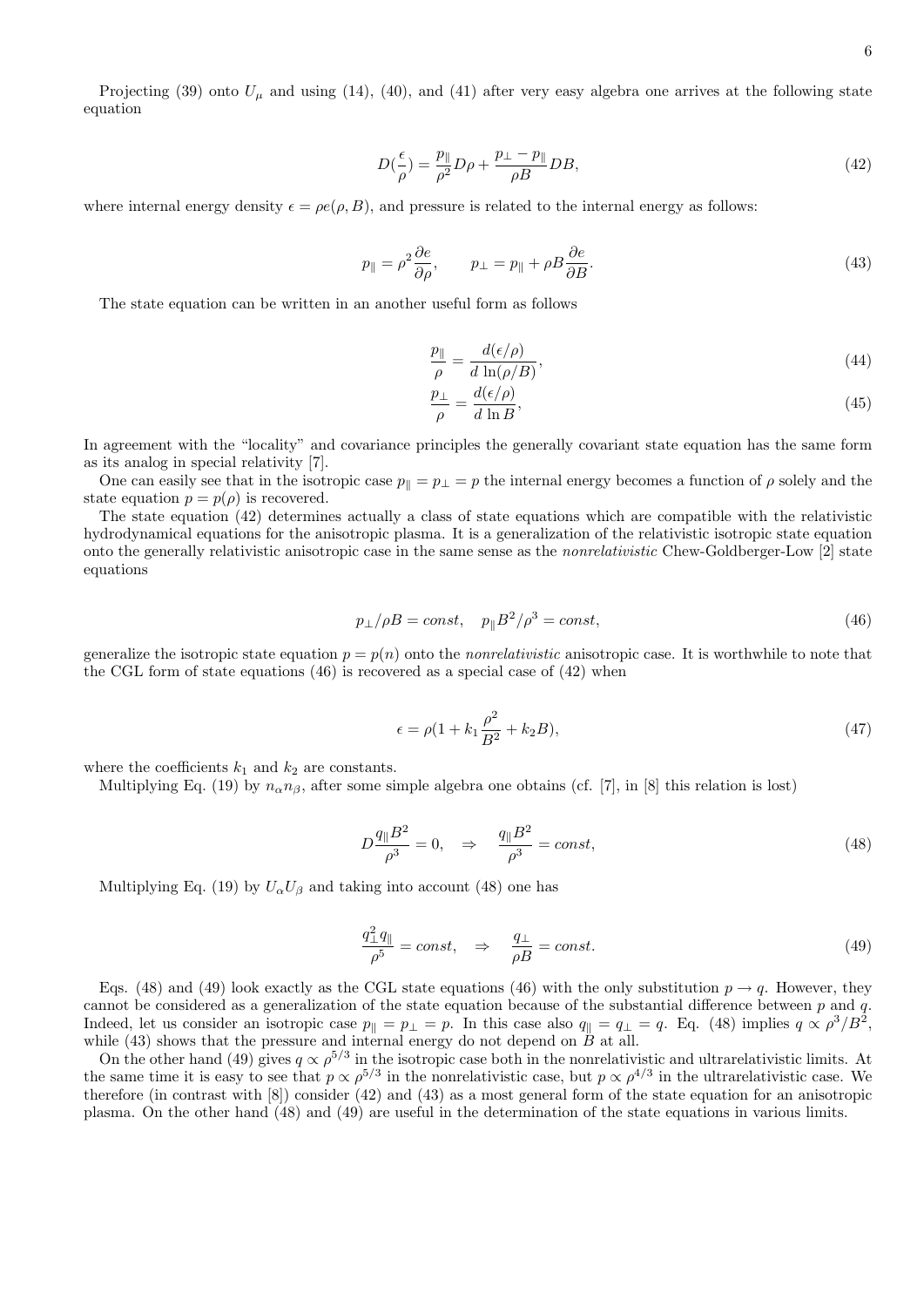As an example of the application of the obtained expressions we consider a two-parametric distribution function of the form

$$
f(u_{\parallel}, u_{\perp}) = f(\frac{u_{\parallel}}{\lambda_{\parallel}}, \frac{u_{\perp}}{\lambda_{\perp}}),
$$
\n(50)

The momenta take the following form:

$$
\rho = \lambda_{\parallel} \lambda_{\perp}^2 \int \xi_2 d\xi_1 d\xi_2 f(\xi_1, \xi_2), \qquad (51)
$$

$$
\epsilon = \lambda_{\parallel} \lambda_{\perp}^2 \int (1 + \lambda_{\parallel}^2 \xi_1^2 + \lambda_{\perp}^2 \xi_2^2)^{1/2} \xi_2 d\xi_1 d\xi_2 f(\xi_1, \xi_2), \tag{52}
$$

$$
p_{\parallel} = \lambda_{\parallel}^3 \lambda_{\perp}^2 \int (1 + \lambda_{\parallel}^2 \xi_1^2 + \lambda_{\perp}^2 \xi_2^2)^{-1/2} \xi_2 d\xi_1 d\xi_2 f(\xi_1, \xi_2), \tag{53}
$$

$$
p_{\perp} = \lambda_{\parallel} \lambda_{\perp}^4 \int (1 + \lambda_{\parallel}^2 \xi_1^2 + \lambda_{\perp}^2 \xi_2^2)^{-1/2} \xi_2 d\xi_1 d\xi_2 f(\xi_1, \xi_2), \tag{54}
$$

$$
q_{\parallel} = \lambda_{\parallel}^3 \lambda_{\perp}^2 \int \xi_1^2 \xi_2 d\xi_1 d\xi_2 f(\xi_1, \xi_2), \tag{55}
$$

$$
q_{\perp} = \lambda_{\parallel} \lambda_{\perp}^4 \int \xi_2^3 d\xi_1 d\xi_2 f(\xi_1, \xi_2), \qquad (56)
$$

where we switched to the integration over the dimensionless variables  $\xi_1 = u_{\parallel}/\lambda_{\parallel}$ ,  $\xi_2 = u_{\perp}/\lambda_{\perp}$ . One can see that in this case  $\rho \propto \lambda_{\parallel} \lambda_{\perp}^2$ ,  $q_{\parallel} \propto \lambda_{\parallel}^3 \lambda_{\perp}^2$ , and  $q_{\perp} \propto \lambda_{\parallel} \lambda_{\perp}^4$ . Substituting this into (48)-(49) one immediately has

$$
\lambda_{\perp} \propto \sqrt{B}, \qquad \lambda_{\parallel} \propto \rho/B. \tag{57}
$$

The energy and pressure do not have such simple form in general case. However, it is easy to verify that Eqs. (44) - (45) are satisfied automatically when substituting  $d/d \ln(\rho/B) = d/d \ln \lambda_{\parallel}$ ,  $d/d \ln B = 2d/d \ln \lambda_{\perp}$ .

Great simplification can be made in several limits. In the nonrelativistic case (in the plasma rest frame)  $\lambda_{\parallel}, \lambda_{\perp} \ll 1$ one has

$$
p_{\parallel} \propto \lambda_{\parallel}^2 \lambda_{\perp}^2 \propto \rho^2 / B, \quad p_{\perp} \propto \lambda_{\parallel} \lambda_{\perp}^4 \propto \rho B,
$$
\n
$$
(58)
$$

which are the ordinary CGL state equations in the form (46).

In the ultrarelativistic limit when  $\lambda_\parallel \gg \lambda_\perp \gg 1$ 

$$
p_{\parallel} \propto \lambda_{\parallel}^2 \lambda_{\perp}^2 \propto \frac{\rho^2}{B},\tag{59}
$$

$$
p_{\perp} \propto \lambda_{\perp}^{4} \propto B^{2}
$$
\n<sup>(60)</sup>

$$
\epsilon \propto \lambda_{\parallel}^2 \lambda_{\perp}^2 \approx p_{\parallel} \tag{61}
$$

This case is typical for pulsar magnetospheres, where the transverse momenta are rapidly radiated out due to synchrotron radiation in a strong magnetic field (see e.g. [12]).

In the opposite case  $\lambda_{\perp} \gg \lambda_{\parallel} \gg 1$  and one obtains

$$
p_{\parallel} \propto \lambda_{\parallel}^3 \lambda_{\perp} \propto \frac{\rho^3}{B^{5/2}},\tag{62}
$$

$$
p_{\perp} \propto \lambda_{\parallel} \lambda_{\perp}^3 \propto \rho B^{1/2} \tag{63}
$$

$$
\epsilon \propto \lambda_{\parallel} \lambda_{\perp}^3 \approx p_{\perp} \tag{64}
$$

This case may be relevant if the plasma is strongly heated in the perpendicular direction due to a rapid magnetic compression.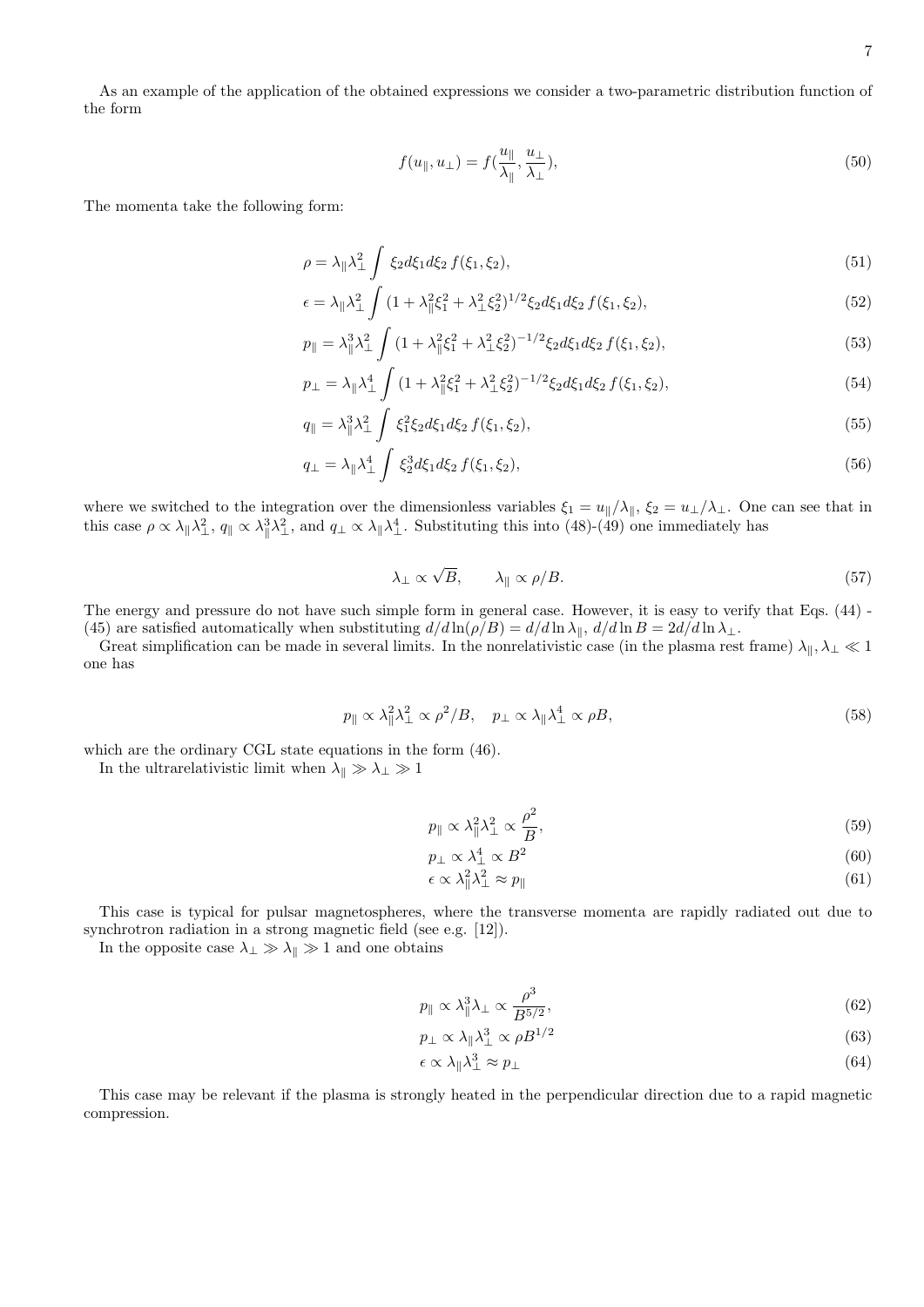## V. GENERALLY RELATIVISTIC STELLAR WIND

As an example of application of the obtained hydrodynamical equations we shall derive a set of flow constants (see e.g. [13, 14]) for a generally relativistic stellar wind with anisotropic pressure. We assume a spherically symmetric metric of the form

$$
ds^{2} = g_{tt}(r)dt^{2} - g_{rr}(r)dr^{2} - g_{\theta\theta}(r)dr\theta^{2} - g_{\phi\phi}(r,\theta))d\phi^{2}
$$

in the spherical coordinates (note the notation where the sign of  $g_{\mu\nu}$  is now given explicitly). We also assume timestationarity. We shall analyze only equatorial plane where a monopole magnetic field geometry can be assumed [13]

$$
B^{\mu} = (B^t, B^r, 0, B^{\phi}), \qquad U^{\mu} = (U^t, U^r, 0, U^{\phi}), \tag{65}
$$

and all variables do not depend on  $\theta$ . The condition  $B_{\mu}U^{\mu}=0$  requires

$$
g_{tt}B^tU^t - g_{rr}B^rU^r - g_{\phi\phi}B^{\phi}U^{\phi} = 0.
$$
\n
$$
(66)
$$

Let us consider the simplest case  $B^{\phi} = U^{\phi} = 0$ . In this case (66) immediately gives

$$
B^t = B^r \frac{g_{rr} U^r}{g_{tt} U^t},\tag{67}
$$

and taking into account the definition  $B^2 = -B^{\mu}B_{\mu}$ , one obtains

$$
B^r = B U^t \left(\frac{g_{tt}}{g_{rr}}\right)^{1/2}.
$$
\n(68)

The continuity equation (1) reduces to

$$
\sqrt{|g|}\rho U^r = const,\tag{69}
$$

where  $|g| = g_{tt}g_{rr}g_{\theta\theta}g_{\phi\phi}$ . In a similar way (13) gives

$$
\sqrt{|g|}(B^r U^t - B^t U^r) = const \quad \Rightarrow \quad B(g_{\theta\theta} g_{\phi\phi})^{1/2} = const,
$$
\n(70)

where we have taken into account the relations (67) and (68). In the equatorial plane of the Schwarzschild metric  $g_{\theta\theta} = g_{\phi\phi} = r^2$  and Eq. (70) takes a simple form

$$
r^2B = const
$$

which looks like the ordinary r-dependence of the radial magnetic field [13]. It should be noted however, that our B is the magnetic field in the fluid frame. The distant observer's magnetic field is obtained with the help of the transformation rule (10), where  $\tilde{U}^{\mu} = (g_{tt}^{-1/2}, 0, 0, 0)$ . Taking into account the relations (67) and (68) one finds  $\tilde{B}^t = 0$ ,  $\tilde{B}^r = B/\sqrt{g_{tt}}$ .

The  $t$  component of (2) gives after simple transformations

$$
g_{tt}\sqrt{|g|}T^{tr} = g_{tt}\sqrt{|g|}U^tU^r(\epsilon + p_{\parallel}) = const,
$$
\n(71)

Let us consider the parallel pressure dominated case, in which (see above)  $\epsilon \approx p_{\parallel} \propto \rho^2/B$ . Combination of the derived constants easily gives

$$
U^t \sqrt{g_{tt}} / U^r \sqrt{g_{rr}} = const
$$

and taking into account the normalization  $g_{tt}U^tU^t - g_{rr}U^rU^r = 1$ , one has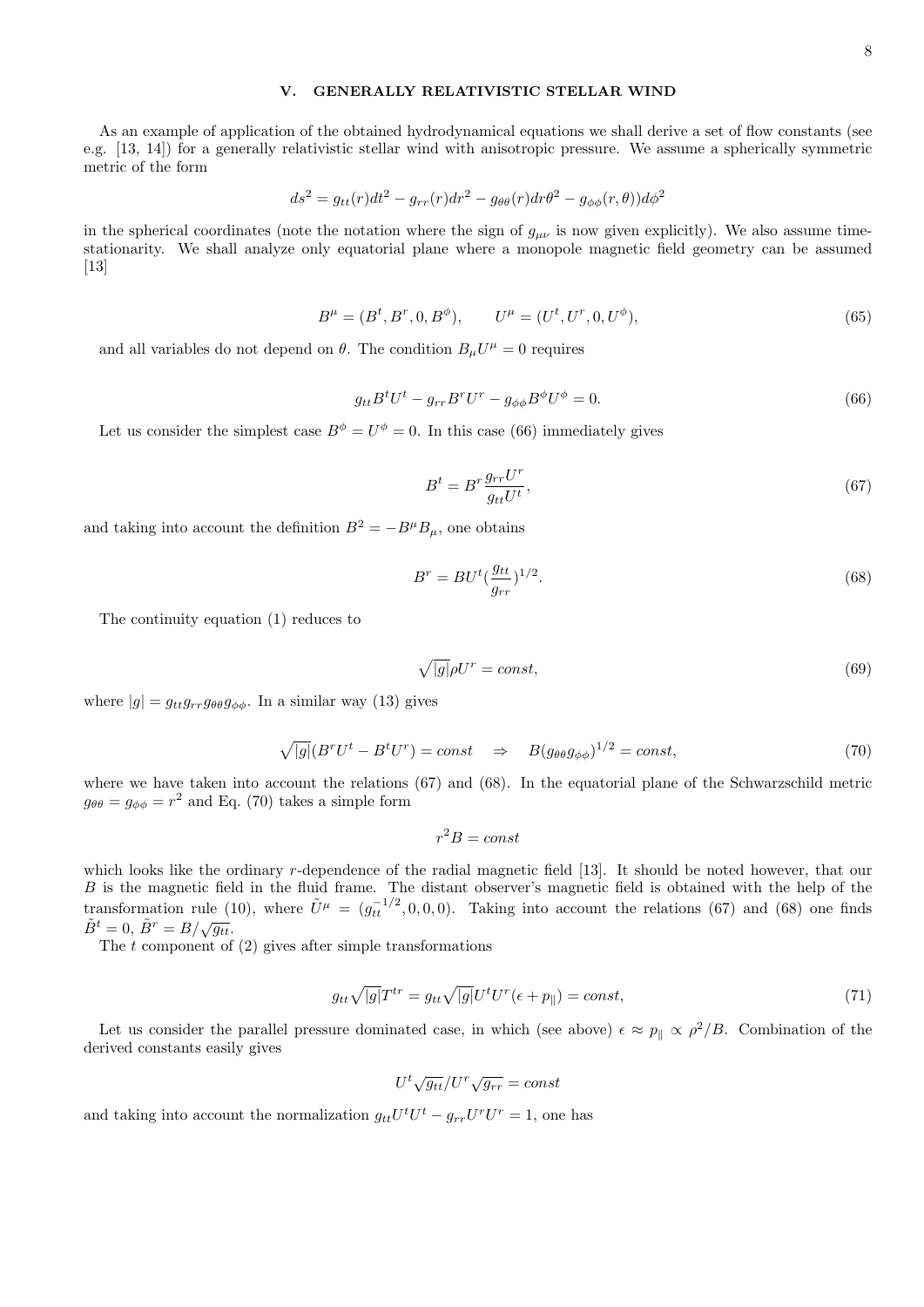$$
9\,
$$

$$
U^{r} \propto (g_{rr})^{-1/2}, \quad U^{t} \propto (g_{tt})^{-1/2}, \quad \rho \propto 1/\sqrt{g_{tt}g_{\theta\theta}g_{\phi\phi}}, \tag{72}
$$

$$
p_{\parallel} \propto 1/g_{tt}\sqrt{g_{\theta\theta}g_{\phi\phi}}, \quad p_{\perp} \propto B^2 \propto 1/g_{\theta\theta}g_{\phi\phi}.\tag{73}
$$

In the far zone of the Schwartzschild geometry the main dependence is  $g_{\theta\theta} \propto g_{\phi\phi} \propto r^2$ , and one has

$$
U^t \approx const, \quad \rho \propto p_{\parallel} \propto B \propto r^{-2},\tag{74}
$$

$$
p_{\perp} \propto r^{-4}, \quad p_{\perp}/p_{\parallel} \propto r^{-2}, \quad p_{\parallel}/B^2 \propto r^2. \tag{75}
$$

The last two relations show that the fluid remains "transversely cold" and that the ratio of the kinetic to magnetic pressure rapidly increases.

In the case of the perpendicularly dominated pressure  $\epsilon \approx p_\perp \propto \rho B^{1/2}$  one obtains

$$
U^t \propto (g_{\theta\theta}g_{\phi\phi})^{1/4}/g_{tt}.\tag{76}
$$

In the far zone of the Schwartzschild geometry  $U^t \propto r$ , in this case one has

$$
U^{r} \propto (g_{\theta\theta}g_{\phi\phi})^{1/4}/(g_{tt}g_{rr})^{1/2} \propto r, \quad \rho \propto (g_{\theta\theta}g_{\phi\phi})^{-3/4} \propto r^{-3}, \tag{77}
$$

$$
p_{\perp} \propto p_{\parallel} \propto B^2 \propto 1/(g_{\theta\theta}g_{\phi\phi}) \propto r^{-4},\tag{78}
$$

One can see that the pressure decreases rapidly with the increase of r, so that one can expect that the plasma temperature quickly becomes nonrelativistic in the plasma rest frame.

### VI. LINEAR WAVES

The fully covariant formulation should be especially useful for the analysis of the small amplitude perturbations and comparison with the nonrelativistic results, since this analysis is usually carried out in the plasma rest frame (where B is defined). Such an analysis of the waves in the relativistic plasma in the framework of the (specially) relativistic anisotropic MHD has been done in [15]. The generalization of the analysis onto the generally relativistic case requires separate investigation since it is significantly complicated by: a) problems of the equilibrium state determination, b) inhomogeneity due to  $\Gamma^{\mu}_{\nu\alpha}\neq 0$ , and c) perturbations of the metric. In the present paper we consider the case when the plasma and magnetic field energy density is not large, so that one can neglect the metric perturbations. The difficulties a) and b) are avoided by consideration of the waves in the limit of the geometrical optics.

Namely, let the plasma variables are disturbed by  $\delta \rho$ ,  $\delta B$ ,  $\delta U^{\mu}$ , and  $\delta n^{\mu}$ . We assume that the coordinate dependence of these variables is  $\propto \exp i\eta^{-1}\Theta(x^{\mu})$ , where  $\eta \ll 1$ . In this case

$$
(\exp i\eta^{-1}\Theta(x^{\mu}))_{;\nu} = (\frac{ik_{\nu}}{\eta} + \Gamma^{\sigma}_{\sigma\nu}) \exp i\eta^{-1}\Theta(x^{\mu})
$$
  

$$
\approx \frac{ik_{\nu}}{\eta} \exp i\eta^{-1}\Theta(x^{\mu}),
$$

where  $k_{\mu} = \Theta_{,\mu}$  and we assume  $\Gamma^{\mu}_{\nu\sigma} \sim O(1)$ . It is easy to see that in this shortwavelength approximation all covariant derivatives should be substituted by  $ik<sub>u</sub>$  and the equations for perturbations take the same form as in the specially relativistic case. The derivation is straightforward and we refer the reader to [15] for the details. The resulting dispersion relation will take the following form:

$$
v^2 = v_A^2 \cos^2 \theta \tag{79}
$$

for the intermediate (Alfven) wave, and

$$
v^4 - v^2((v_s^2 + v_A^2)\cos^2\theta + v_F^2\sin^2\theta) + \cos^2\theta(v_s^2(v_A^2\cos^2\theta + v_F^2\sin^2\theta) - v_t^4(1 - v_A^2)\sin^2\theta) = 0
$$
\n(80)